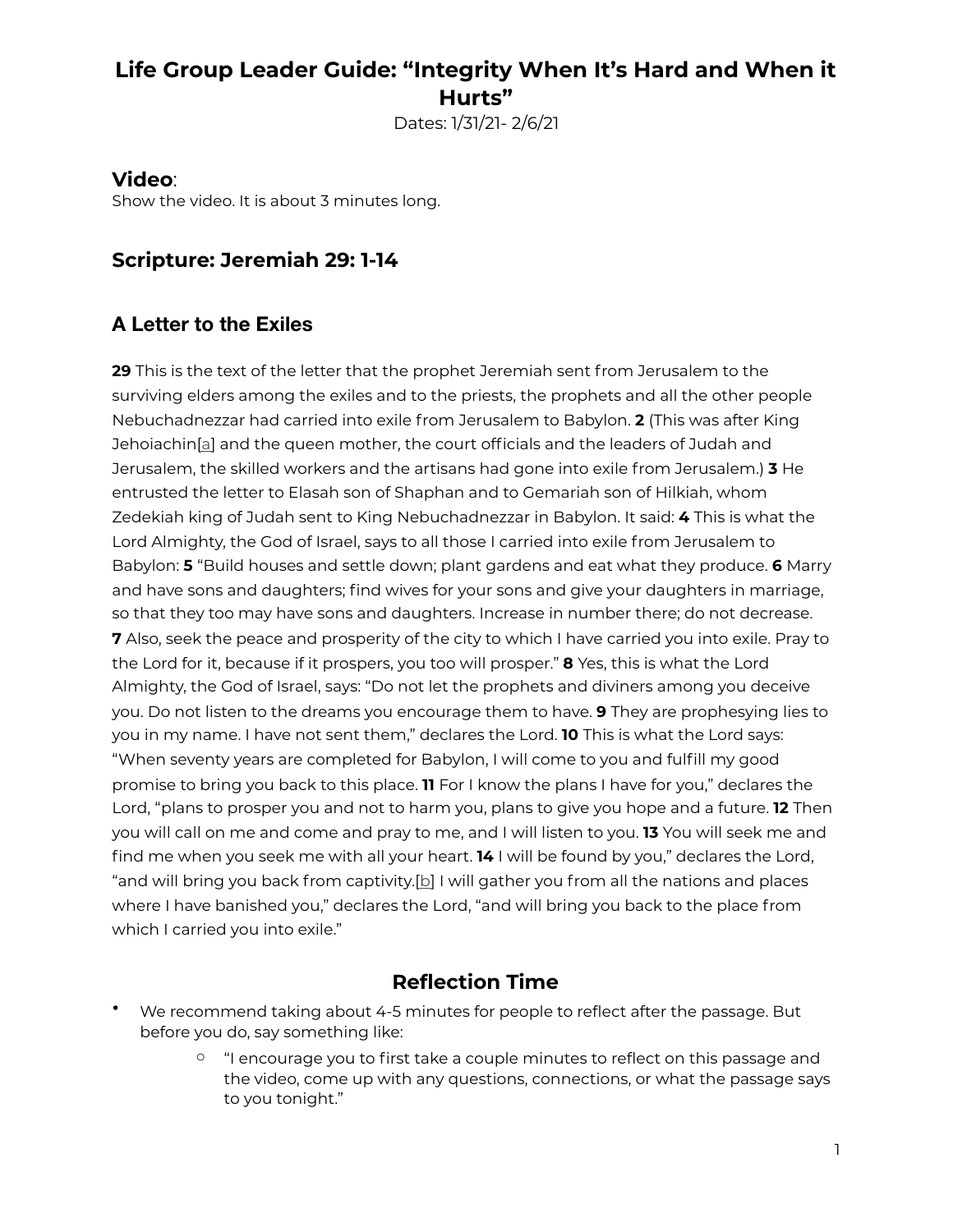### **Life Group Leader Guide: "Integrity When It's Hard and When it Hurts"**

**Question:** How do you think this message would have been received by the exiles in Babylon?

**Question:** Sometimes it is easier to live in a fantasy than confront the difficult season we are experiencing. How do you see the false prophets that Jeremiah names in verses 8 and 9 reflect this?

**Question:** God clearly commands His people to pray for the city of Babylon and its prosperity, even though it represented their oppressors. How would you respond to this? Do you see any parallel situations in modern times for Christians?

**Observation:** In Genesis 22, God makes a covenant with Abraham and says that his offspring will be "a blessing to all the nations." Even in the middle of their exile, God is still fulfilling the covenant He made. They still have a mission.

**Question:** What is something that God has called you to do, or *someone* God has called you to be regardless of season?

**Question:** What do you see as the consequences of a life whose primary motivation is pain avoidance?

**Question:** What are ways that you are prone to avoid pain or check out from a difficult season?

**Observation:** Sometimes, rather than enduring pain, people can begin to equate pain with spirituality and pursue it. This is as unhealthy as doing everything you can to avoid pain.

**Question:** How have you seen this in your own life or in the church? How have you seen this set you or other people back?

**Question:** God gives the Israelites several charges in verses 5-7. What do you think his specific purpose could have been in each of those charges (marry, build, plant, increase in number, pray)

**Observation:** God takes trials and painful experiences and cultivates holy qualities in us.

**Question:** What is an ongoing struggle or trial you are currently experiencing? What is God growing in you through this experience?